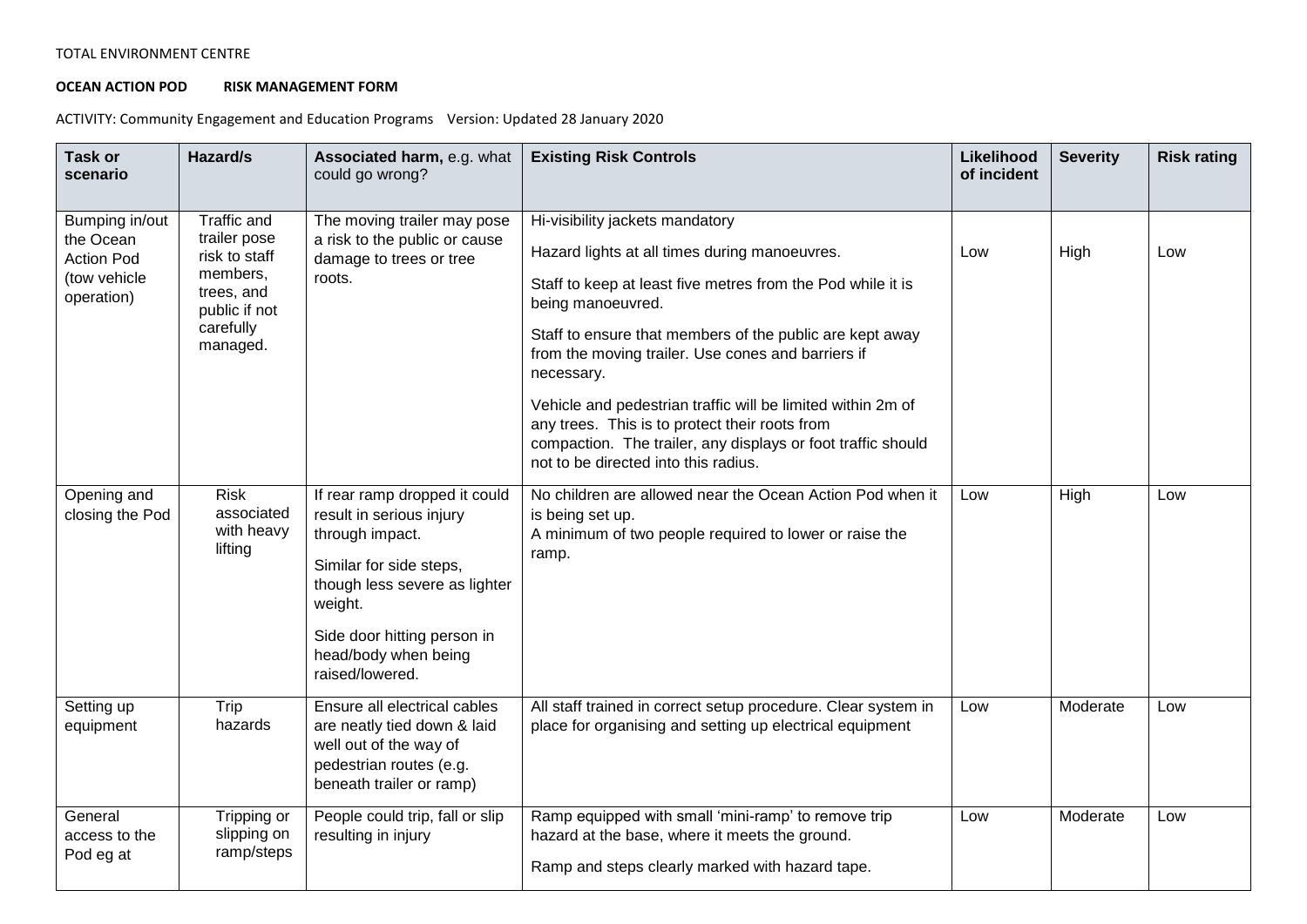| lunch or recess<br>time              |                                                            |                                                                                                                                         | Ramp covered with rubber mats to provide a high-friction<br>anti-slip walkway. Handrail fitted to help prevent falls<br>In wet conditions, staff to assess whether ramp needs                                                                                                                                                                                                                                                                                                              |     |          |     |
|--------------------------------------|------------------------------------------------------------|-----------------------------------------------------------------------------------------------------------------------------------------|--------------------------------------------------------------------------------------------------------------------------------------------------------------------------------------------------------------------------------------------------------------------------------------------------------------------------------------------------------------------------------------------------------------------------------------------------------------------------------------------|-----|----------|-----|
|                                      |                                                            |                                                                                                                                         | closing to remove slip hazard.<br>Staff to monitor visitor access to ensure that the Pod is<br>never over-crowded.                                                                                                                                                                                                                                                                                                                                                                         |     |          |     |
|                                      |                                                            |                                                                                                                                         | Staff must be mindful of children mis-using equipment or<br>racing around unsupervised and communicate directly with<br>parent/guardian to ensure safe conduct.                                                                                                                                                                                                                                                                                                                            |     |          |     |
| <b>External Pod</b><br>displays      | Displays falling<br>on people                              | External displays plinths and<br>boards may fall on people<br>resulting in injury, either<br>through being knocked or<br>blown by wind. | Consider wind direction and strength when setting up<br>displays and utilise wind break created by the Pod and<br>surrounding features if necessary.                                                                                                                                                                                                                                                                                                                                       | Low | Moderate | Low |
|                                      |                                                            |                                                                                                                                         | Plinths may be fastened back to back for added stability to<br>prevent toppling. Ensure that display boards are locked into<br>their cube configuration for maximum stability if conditions<br>are windy.                                                                                                                                                                                                                                                                                  |     |          |     |
|                                      |                                                            |                                                                                                                                         | Use tensa-barriers to define display area if necessary (in<br>crowded locations)                                                                                                                                                                                                                                                                                                                                                                                                           |     |          |     |
| Daytime<br>staffing of the<br>Pod    | Heat and sun<br>exposure                                   | Staff are with the Pod for up<br>to eight hours on hot days<br>and may be at risk from<br>sunburn or heat stroke.                       | Ensure staff supplied with sun cream. Brief staff to bring<br>their own water bottles and hats. Identify local drinking<br>water supply.                                                                                                                                                                                                                                                                                                                                                   | Low | Low      | Low |
| Electrical<br>systems                | Fire and<br>electrocution<br>risk                          | On board solar-electrical<br>system includes fully wired<br>240V power capable of fatal<br>electrocution or starting a<br>fire          | All 240V wiring has been installed by a fully accredited<br>electrician<br>Solar system has been installed by a professional solar<br>energy engineer. Pod has been independently assessed by<br>a professional risk management consultant.<br>Correct fire extinguisher for electrical fires fitted on Pod in<br>easy reach. Electrical system disconnected and fuses<br>removed during travel. Staff trained in correct operating<br>procedure for electrical system (turning it on/off) | Low | High     | Low |
| Community<br>Engagement -<br>general | Trip hazards,<br>use of stairs,<br>physical<br>environment | Visitors may slip, trip or fall if<br>not aware of their<br>environment                                                                 | See measures in General Access to Pod section above re<br>ramps, hazard tape and rubber mats.<br>Where necessary manage number of people in the Pod, to<br>reduce crowding and issues near stairs.                                                                                                                                                                                                                                                                                         | Low | Moderate | Low |